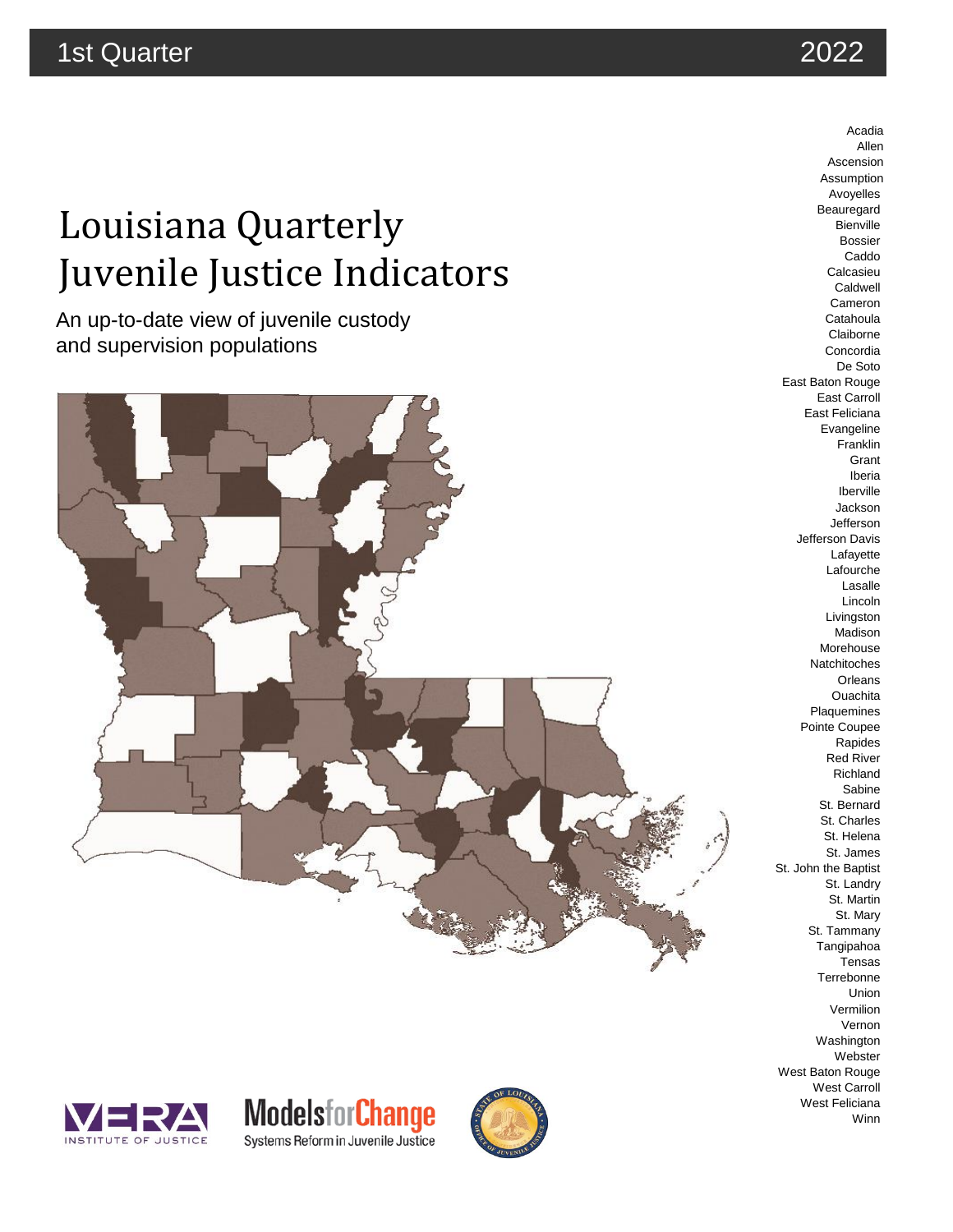In Louisiana, juvenile sentencing practices can vary widely from parish to parish and are subject to change over time. The following report, issued quarterly, is designed to offer an up-to-date view of juvenile custody and supervision populations, both statewide and for all sixty-four parishes. For further background on data definitions, sources, and interpreting the document, please see the accompanying guide

It is our hope that monitoring these reports will help stakeholders at every level follow trends, inform planning, and identify areas in need of further investigation. The following observations are provided as examples to stimulate stakeholders to examine the data themselves with an eye toward local needs and concerns:

- During the first quarter of 2022 there were 394 youth served in a secure custody legal П status, 347 non-secure custody, and 32 FINS custody statewide.
- Statewide, about 0.81 youth per thousand had a secure delinquent status; less than 0.73 per thousand had a non-secure delinquent status.
- **African American youth are disproportionally represented in every custody and** supervision status.
- Custody rates by parish widely diverge, with larger parishes distributed across the  $\mathcal{C}^{\mathcal{A}}$ spectrum.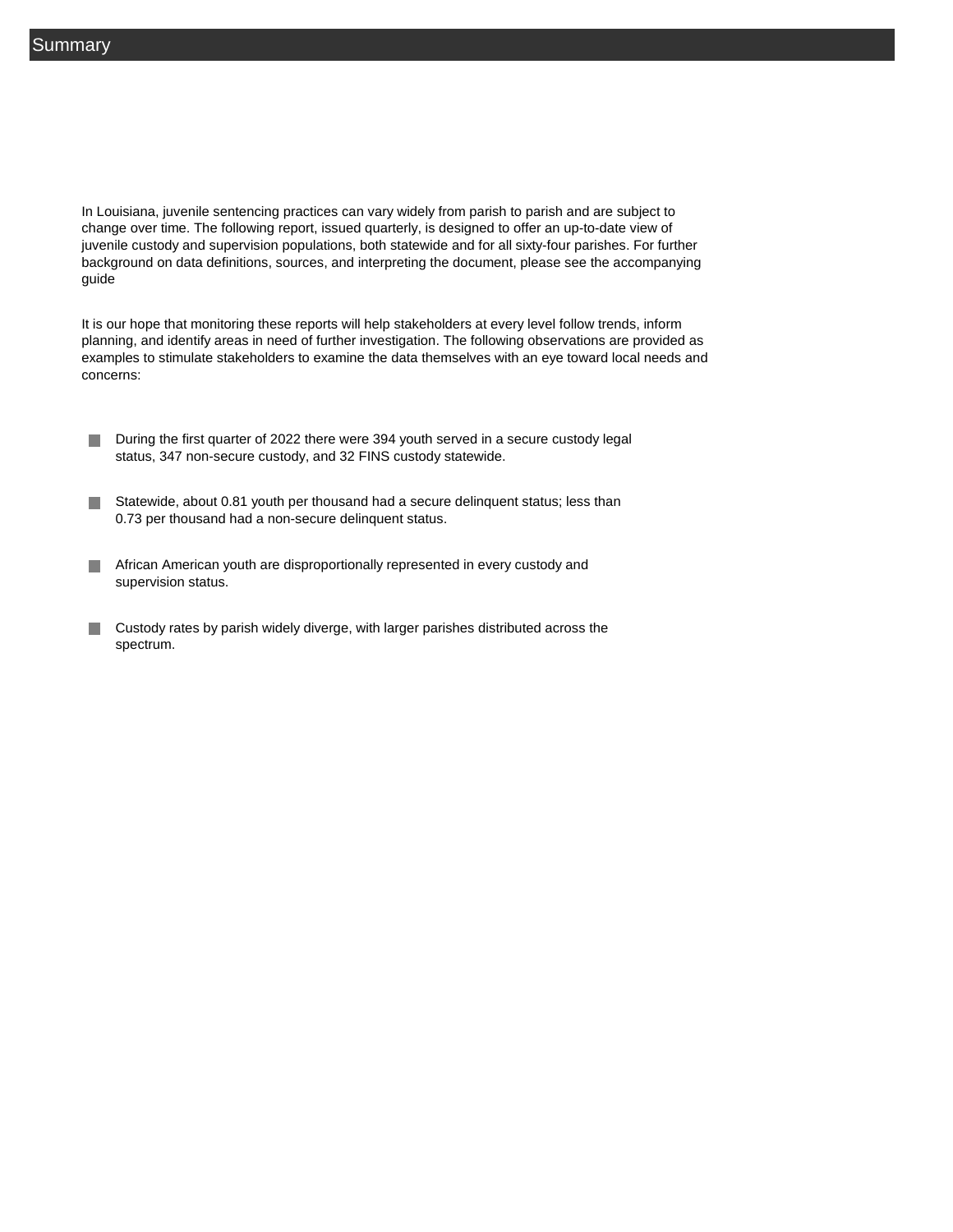### Quarterly Statewide Trends: Youth Served



| <b>Youth Served</b> |         |               |          |
|---------------------|---------|---------------|----------|
|                     |         | % change from |          |
|                     | this    | last          | 2 yrs    |
|                     | quarter | qtr           | ago      |
| <b>Secure</b>       | 394     | 9.4%          | 21.2%    |
| Non-Sec.            | 347     | $-0.6\%$      | $-14.5%$ |
| <b>FINS</b>         | 32      | -3.0%         | $-15.8%$ |
|                     |         |               |          |
|                     |         |               |          |
|                     |         |               |          |
|                     |         |               |          |
|                     |         |               |          |
|                     |         |               |          |
|                     |         |               |          |
|                     |         |               |          |
|                     |         |               |          |
|                     |         |               |          |





#### Page 1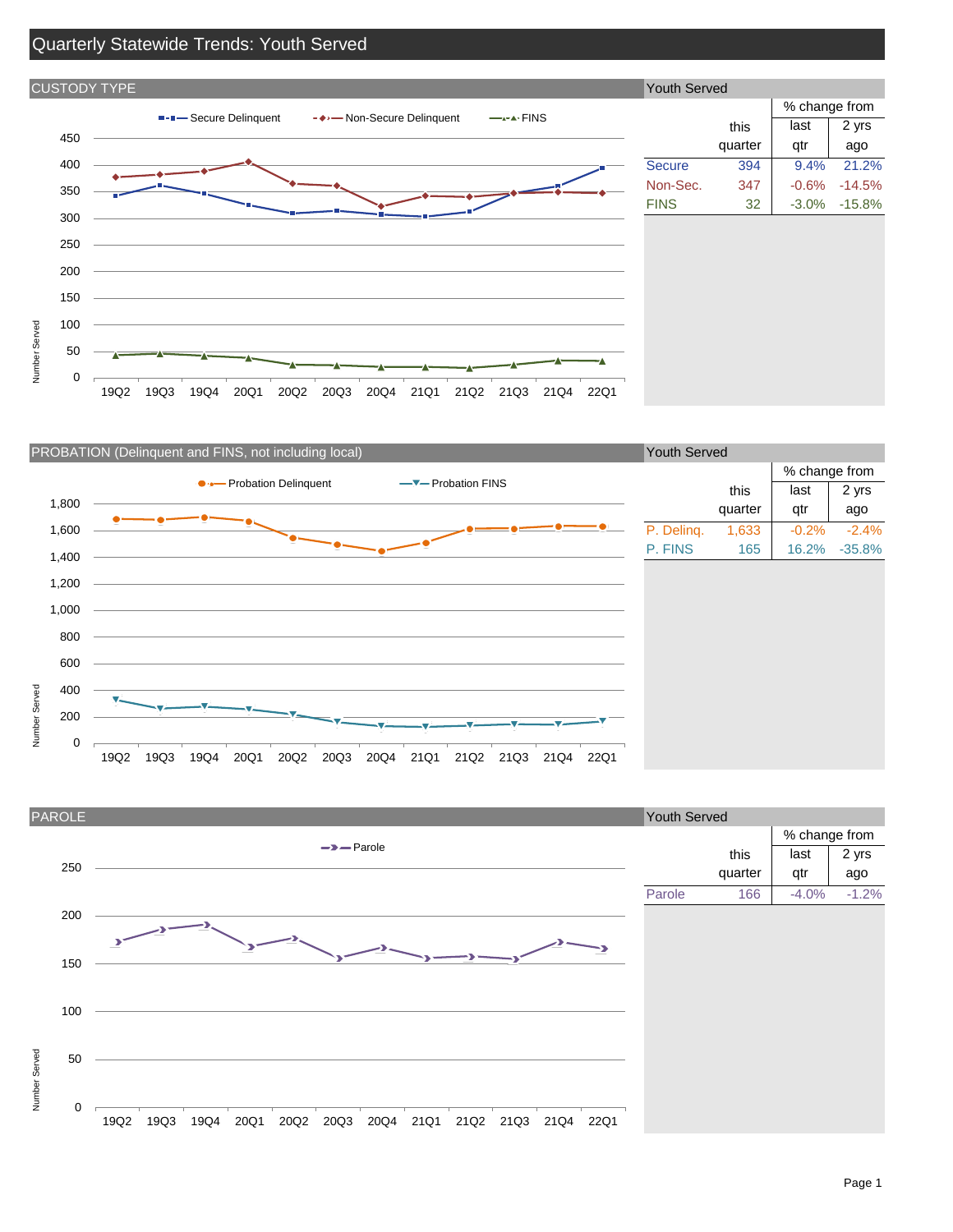#### Quarterly Statewide Trends: Youth Served

## CUSTODY TYPE BY % FEMALE ■-■- Secure Delinquent → - Non-Secure Delinquent → - FINS 70% 60% 50% Percent Female within Custody Category 40% Percent Female within Custody Category 30% 20% 10% 0% 19Q2 19Q3 19Q4 20Q1 20Q2 20Q3 20Q4 21Q1 21Q2 21Q3 21Q4 22Q1

| Youth Served: Female |               |          |  |  |  |  |  |  |  |  |
|----------------------|---------------|----------|--|--|--|--|--|--|--|--|
|                      | % change from |          |  |  |  |  |  |  |  |  |
| this                 | last          | 2 yrs    |  |  |  |  |  |  |  |  |
| quarter              | qtr           | ago      |  |  |  |  |  |  |  |  |
| 22                   | 0.0%          | $-15.4%$ |  |  |  |  |  |  |  |  |
| 27                   | $-6.9%$       | 0.0%     |  |  |  |  |  |  |  |  |
| 19                   | 11.8%         | 18.8%    |  |  |  |  |  |  |  |  |
| Youth Served: Male   |               |          |  |  |  |  |  |  |  |  |
| 372                  | 10.1%         | 24.4%    |  |  |  |  |  |  |  |  |
| 320                  | 0.0%          | $-15.6%$ |  |  |  |  |  |  |  |  |
| 13                   | $-18.8%$      | $-40.9%$ |  |  |  |  |  |  |  |  |
|                      |               |          |  |  |  |  |  |  |  |  |
|                      |               |          |  |  |  |  |  |  |  |  |



| Youth Served: African American |         |               |          |  |  |  |  |  |  |  |
|--------------------------------|---------|---------------|----------|--|--|--|--|--|--|--|
|                                |         | % change from |          |  |  |  |  |  |  |  |
|                                | this    | last          | 2 yrs    |  |  |  |  |  |  |  |
|                                | quarter | qtr           | ago      |  |  |  |  |  |  |  |
| <b>Secure</b>                  | 322     | 7.7%          | 22.4%    |  |  |  |  |  |  |  |
| Non-Sec.                       | 245     | $-3.5%$       | $-21.2%$ |  |  |  |  |  |  |  |
| <b>FINS</b>                    | 19      | $-5.0%$       | $-26.9%$ |  |  |  |  |  |  |  |
| Youth Served: White            |         |               |          |  |  |  |  |  |  |  |
| Secure                         | 61      | 17.3%         | 24.5%    |  |  |  |  |  |  |  |
| Non-Sec.                       | 86      | $8.9\%$       | $8.9\%$  |  |  |  |  |  |  |  |
| <b>FINS</b>                    | 10      | $0.0\%$       | 11.1%    |  |  |  |  |  |  |  |
| Youth Served: Other            |         |               |          |  |  |  |  |  |  |  |
| Secure                         | 11      | 22.2%         | $-15.4%$ |  |  |  |  |  |  |  |
| Non-Sec.                       | 16      | $0.0\%$       | $0.0\%$  |  |  |  |  |  |  |  |
| <b>FINS</b>                    | 3       | $0\%$         | 400%     |  |  |  |  |  |  |  |
|                                |         |               |          |  |  |  |  |  |  |  |

CUSTODY TYPE, PROBATION, AND PAROLE RATES BY RACE

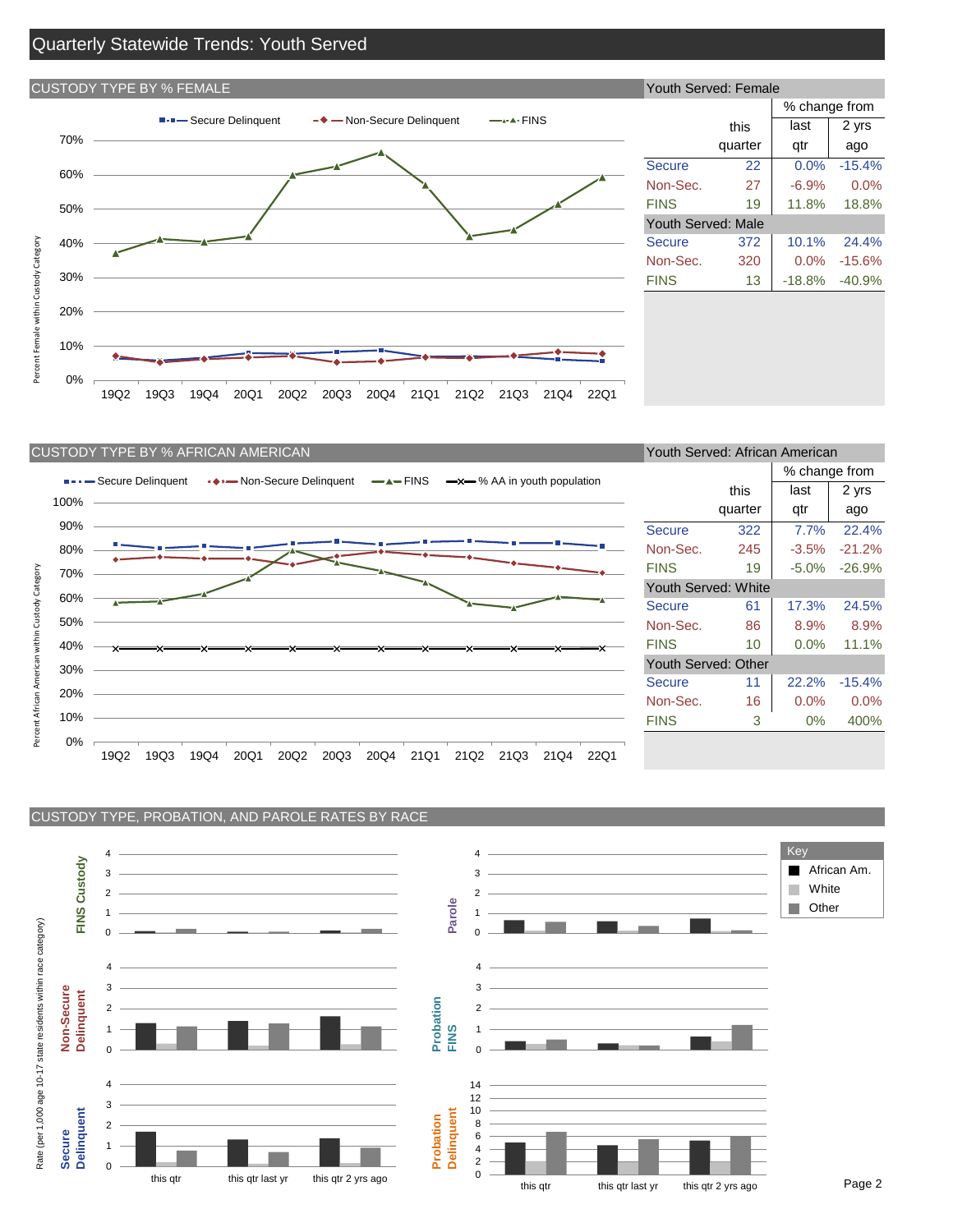#### Current Quarter: Parish Comparisons by Custody Type

#### SECURE DELINQUENT CUSTODY







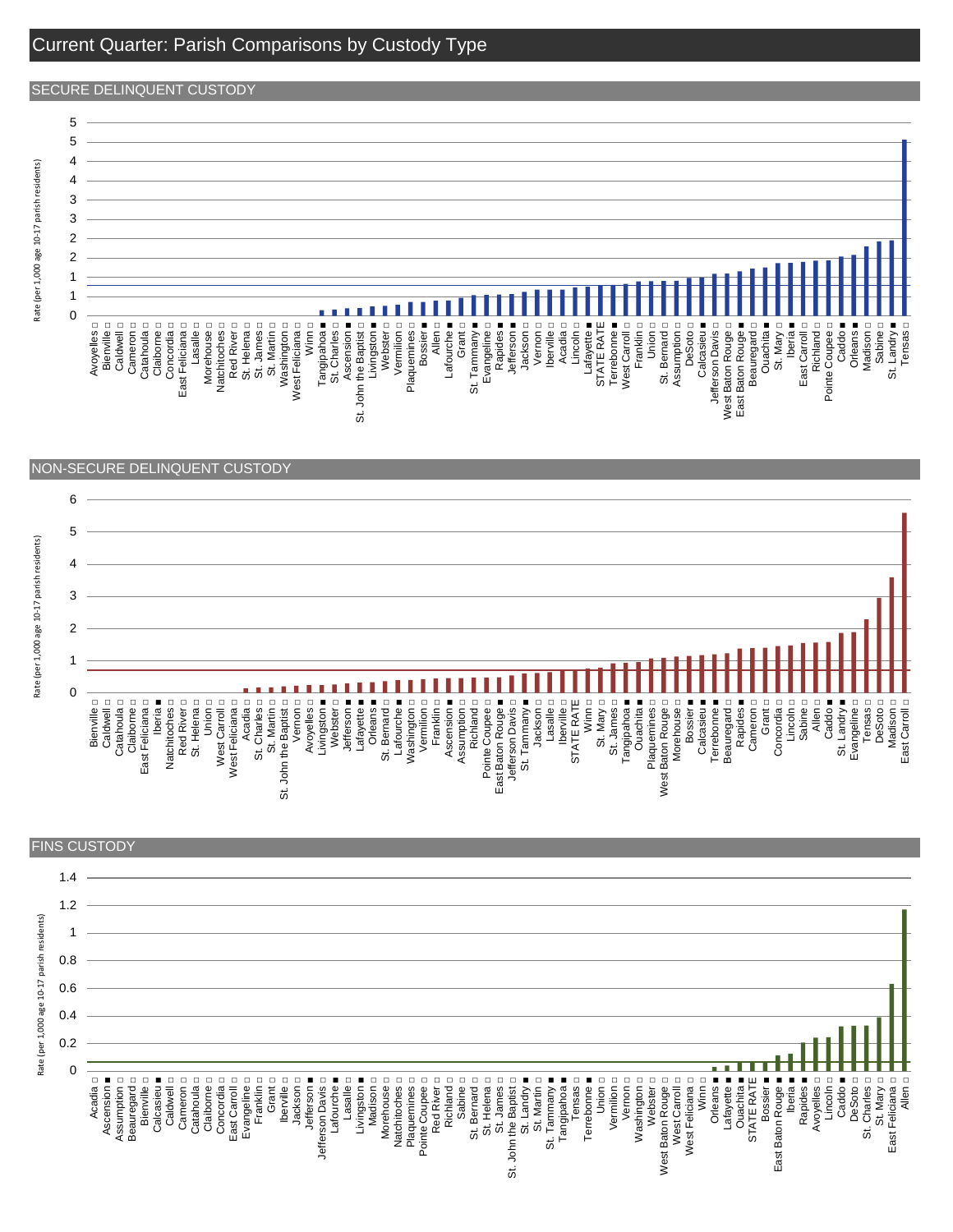|                                                   | <b>Secure Delinquent Custody</b> |               |                         |               |                                |               |                             |               |                     |                         |              |                                  |  |  |
|---------------------------------------------------|----------------------------------|---------------|-------------------------|---------------|--------------------------------|---------------|-----------------------------|---------------|---------------------|-------------------------|--------------|----------------------------------|--|--|
|                                                   |                                  |               |                         |               |                                |               |                             |               | <b>Demographics</b> |                         |              |                                  |  |  |
|                                                   |                                  |               |                         |               |                                |               | This Qtr's                  |               | <b>Female</b>       | <b>African American</b> |              |                                  |  |  |
| 2022                                              |                                  |               |                         |               | This Quarter                   |               | variance from               |               |                     |                         |              | Variance from                    |  |  |
| <b>1st Quarter</b>                                | <b>This Quarter</b>              |               | <b>Last Quarter</b>     |               | Last Year                      |               | state rate<br>$-10$   $+10$ | 12 Qtr Trend  | This Qtr            | This Qtr<br>Percent     | Rate**       | ttl parish rate<br>$-10$   $+10$ |  |  |
| State Total <sup>†</sup>                          | <b>Number</b><br>394             | Rate*<br>0.81 | <b>Number</b><br>360    | Rate*<br>0.73 | Number<br>303                  | Rate*<br>0.62 | -----------                 | <b>Number</b> | Percent<br>6%       | 82%                     | 1.70         |                                  |  |  |
| Acadia □                                          | 5                                | 0.68          | 3 <sup>1</sup>          | 0.41          | $\overline{4}$                 | 0.53          |                             |               | 0%                  | 100%                    | 3.11         |                                  |  |  |
| Allen □                                           | $\mathbf{1}$                     | 0.39          | $\mathbf{1}$            | 0.39          | $\mathbf{1}$                   | 0.39          |                             |               | 0%                  | 0%                      | 0.00         |                                  |  |  |
| Ascension ■                                       | 3                                | 0.19          | 3                       | 0.19          | $\mathbf{1}$                   | 0.07          |                             |               | 33%                 | 100%                    | 0.71         |                                  |  |  |
| Assumption □                                      | $\overline{2}$                   | 0.91          | $\overline{2}$          | 0.91          | $\mathbf 0$                    | 0.00          |                             |               | 0%                  | 100%                    | 2.45         |                                  |  |  |
| Avoyelles <b>D</b>                                | $\boldsymbol{0}$                 | 0.00          | $\overline{0}$          | 0.00          | $\overline{0}$                 | 0.00          |                             |               | N/A                 | N/A                     | 0.00         |                                  |  |  |
| Beauregard <b>D</b>                               | 5                                | 1.22          | 5                       | 1.22          | 3                              | 0.73          |                             |               | 0%                  | 60%                     | 5.65         |                                  |  |  |
| Bienville n                                       | $\mathbf 0$                      | 0.00          | $\overline{0}$          | 0.00          | 0                              | 0.00          |                             |               | N/A                 | N/A                     | 0.00         |                                  |  |  |
| Bossier <b>.</b>                                  | 5                                | 0.36          | 4                       | 0.29          | 5                              | 0.37          |                             |               | 20%                 | 80%                     | 1.02         |                                  |  |  |
| Caddo                                             | 38                               | 1.54          | 37                      | 1.50          | 31                             | 1.18          |                             |               | 3%                  | 89%                     | 2.32         |                                  |  |  |
| Calcasieu ■                                       | 22                               | 0.99          | 21                      | 0.94          | 16                             | 0.73          |                             |               | 23%                 | 77%                     | 2.41         |                                  |  |  |
| Caldwell <sub>D</sub>                             | 0                                | 0.00          | $\mathbf{0}$            | 0.00          | 0                              | 0.00          |                             |               | N/A                 | N/A                     | 0.00         |                                  |  |  |
| Cameron $\Box$                                    | $\mathbf 0$                      | 0.00          | $\mathbf 0$             | 0.00          | $\mathbf 0$                    | 0.00          |                             |               | N/A                 | N/A                     | 0.00         |                                  |  |  |
| Catahoula □                                       | 0                                | 0.00          | $\mathbf{0}$            | 0.00          | 0                              | 0.00          |                             |               | N/A                 | N/A                     | 0.00         |                                  |  |  |
| Claiborne <b>D</b>                                | $\mathbf 0$                      | 0.00          | 0                       | 0.00          | $\mathbf 0$                    | 0.00          |                             |               | N/A                 | N/A                     | 0.00         |                                  |  |  |
| Concordia □                                       | $\boldsymbol{0}$                 | 0.00          | $\mathbf{0}$            | 0.00          | $\mathbf{0}$                   | 0.00          |                             |               | N/A                 | N/A                     | 0.00         |                                  |  |  |
| De Soto <sub>D</sub>                              | 3                                | 0.98          | $\overline{3}$          | 0.98          | 5                              | 1.67          |                             |               | 0%                  | 33%                     | 0.86         |                                  |  |  |
| East Baton Rouge .                                | 50                               | 1.15          | 44                      | 1.01          | 34                             | 0.76          |                             |               | 4%                  | 96%                     | 1.86         |                                  |  |  |
| East Carroll of                                   | $\mathbf{1}$                     | 1.40          | $\mathbf{1}$            | 1.40          | $\mathbf 0$                    | 0.00          |                             |               | 0%                  | 100%                    | 1.83         |                                  |  |  |
| East Feliciana □                                  | 0                                | 0.00          | $\mathbf{0}$            | 0.00          | 0                              | 0.00          |                             |               | N/A                 | N/A                     | 0.00         |                                  |  |  |
| Evangeline <b>D</b>                               | $\sqrt{2}$                       | 0.54          | 5                       | 1.35          | $\overline{c}$                 | 0.50          |                             |               | 0%                  | 100%                    | 1.66         |                                  |  |  |
| Franklin □                                        | $\overline{2}$                   | 0.89          | $\mathbf{1}$            | 0.44          | $\overline{0}$                 | 0.00          |                             |               | 0%                  | 100%                    | 2.32         |                                  |  |  |
| Grant $\Box$                                      | $\mathbf{1}$                     | 0.47          | $\mathbf{1}$            | 0.47          | $\mathbf{1}$                   | 0.45          |                             |               | 0%                  | 0%                      | 0.00         |                                  |  |  |
| Iberia $\blacksquare$                             | 11                               | 1.38          | 9                       | 1.13          | 5                              | 0.56          |                             |               | 0%                  | 82%                     | 2.83         |                                  |  |  |
| Iberville $\square$                               | $\overline{2}$                   | 0.68          | $\mathbf{1}$            | 0.34          | $\overline{2}$                 | 0.63          |                             |               | 0%                  | 100%                    | 1.19         |                                  |  |  |
| Jackson □<br>Jefferson ■                          | $\mathbf{1}$<br>23               | 0.62<br>0.56  | $\mathbf{1}$<br>21      | 0.62<br>0.51  | $\mathbf{1}$<br>15             | 0.62<br>0.37  |                             |               | 0%<br>4%            | 100%<br>70%             | 2.10<br>1.06 |                                  |  |  |
| Jefferson Davis □                                 | 4                                | 1.09          | $\overline{4}$          | 1.09          | 6                              | 1.68          |                             |               | 0%                  | 25%                     | 1.36         |                                  |  |  |
| Lafayette $\blacksquare$                          | 19                               | 0.75          | 23                      | 0.91          | 18                             | 0.74          |                             |               | 5%                  | 74%                     | 1.65         |                                  |  |  |
| Lafourche ■                                       | $\overline{4}$                   | 0.40          | 5 <sup>5</sup>          | 0.49          | $\overline{4}$                 | 0.39          |                             |               | 0%                  | 50%                     | 1.14         |                                  |  |  |
| Lasalle <b>D</b>                                  | $\mathbf 0$                      | 0.00          | $\mathbf 0$             | 0.00          | $\mathbf 0$                    | 0.00          |                             |               | N/A                 | N/A                     | 0.00         |                                  |  |  |
| Lincoln $\Box$                                    | 3                                | 0.74          | $\overline{4}$          | 0.98          | $\mathbf{1}$                   | 0.24          |                             |               | 0%                  | 67%                     | 1.15         |                                  |  |  |
| Livingston $\blacksquare$                         | $\overline{4}$                   | 0.24          | $\overline{4}$          | 0.24          | $\mathbf{1}$                   | 0.06          |                             |               | 0%                  | 50%                     | 1.37         |                                  |  |  |
| Madison □                                         | $\overline{2}$                   | 1.79          | $\overline{2}$          | 1.79          | 1 <sup>1</sup>                 | 0.82          |                             |               | 0%                  | 100%                    | 2.52         |                                  |  |  |
| Morehouse $\square$                               | $\mathbf 0$                      | 0.00          | $\mathbf 0$             | 0.00          | $\overline{2}$                 | 0.70          |                             |               | N/A                 | N/A                     | 0.00         |                                  |  |  |
| Natchitoches □                                    | $\mathbf 0$                      | 0.00          | $\vert$ 1               | 0.25          | $\mathbf{1}$                   | 0.24          |                             |               | N/A                 | N/A                     | 0.00         |                                  |  |  |
| Orleans $\blacksquare$                            | 53                               | 1.58          | 48                      | 1.43          | 59                             | 1.83          |                             |               | 9%                  | 100%                    | 2.06         |                                  |  |  |
| Ouachita ■                                        | 21                               | 1.25          | 18                      | 1.07          | 11                             | 0.62          |                             |               | 14%                 | 86%                     | 2.34         |                                  |  |  |
| Plaquemines □                                     | $\mathbf{1}$                     | 0.36          | $\mathbf 0$             | 0.00          | $\mathbf 0$                    | 0.00          |                             |               | 0%                  | 100%                    | 1.38         |                                  |  |  |
| Pointe Coupee D                                   | 3                                | 1.44          | 3                       | 1.44          | $\overline{4}$                 | 1.66          |                             |               | 0%                  | 67%                     | 2.15         |                                  |  |  |
| Rapides $\blacksquare$                            | 8                                | 0.55          | 5                       | 0.35          | $\overline{\mathcal{L}}$       | 0.26          |                             |               | 0%                  | 63%                     | 0.89         |                                  |  |  |
| Red River □                                       | 0                                | 0.00          | $\mathbf{0}$            | 0.00          | $\mathbf{0}$                   | 0.00          |                             |               | N/A                 | N/A                     | 0.00         |                                  |  |  |
| Richland $\square$                                | 3                                | 1.43          | $\mathbf{2}$            | 0.96          | $\overline{\mathbf{4}}$        | 1.73          |                             |               | 0%                  | 67%                     | 2.27         |                                  |  |  |
| Sabine <b>D</b>                                   | 5                                | 1.93          | $\overline{4}$          | 1.55          | $\mathbf{1}$                   | 0.38          |                             |               | 0%                  | 80%                     | 6.71         |                                  |  |  |
| St. Bernard □                                     | 5                                | 0.90          | $\overline{\mathbf{r}}$ | 0.72          | $\overline{\mathbf{4}}$        | 0.83          |                             |               | 0%                  | 80%                     | 2.19         |                                  |  |  |
| St. Charles $\square$                             | 1                                | 0.16          | $\mathbf{1}$            | 0.16          | $\mathbf 0$                    | 0.00          |                             |               | 0%                  | 100%                    | 0.57         |                                  |  |  |
| St. Helena D                                      | $\pmb{0}$                        | 0.00          | $\mathbf{0}$            | 0.00          | $\pmb{0}$                      | 0.00          |                             |               | N/A                 | N/A                     | 0.00         |                                  |  |  |
| St. James $\Box$                                  | 0                                | 0.00          | $\mathbf{0}$            | 0.00          | 0                              | 0.00          |                             |               | N/A                 | N/A                     | 0.00         |                                  |  |  |
| St. John the Baptist $\Box$                       | $\mathbf{1}$                     | 0.20          | $\mathbf{1}$            | 0.20          | 0                              | 0.00          |                             |               | 0%                  | 100%                    | 0.30         |                                  |  |  |
| St. Landry $\blacksquare$<br>St. Martin $\square$ | 19                               | 1.96          | 16                      | 1.65<br>0.00  | 8                              | 0.81<br>0.17  |                             |               | 0%<br>N/A           | 84%                     | 3.45<br>0.00 |                                  |  |  |
|                                                   | $\mathbf 0$<br>$\overline{7}$    | 0.00<br>1.36  | 0<br>$\overline{7}$     | 1.36          | $\mathbf{1}$<br>2 <sup>1</sup> | 0.34          |                             |               |                     | N/A<br>57%              |              |                                  |  |  |
| St. Mary $\Box$<br>St. Tammany ■                  | 16                               | 0.54          | 12                      | 0.40          | 6                              | 0.21          |                             |               | 0%<br>$6\%$         | 50%                     | 2.13<br>1.65 |                                  |  |  |
| Tangipahoa ■                                      | $\mathbf{2}$                     | 0.14          | $\overline{2}$          | 0.14          | 6                              | 0.44          |                             |               | 0%                  | 100%                    | 0.36         |                                  |  |  |
| Tensas □                                          | $\sqrt{2}$                       | 4.57          | $\mathbf{1}$            | 2.28          | $\mathbf{1}$                   | 1.73          |                             |               | 0%                  | 100%                    | 6.90         |                                  |  |  |
| Terrebonne ■                                      | 10                               | 0.80          | $\overline{9}$          | 0.72          | $\mathbf{7}$                   | 0.55          |                             |               | 10%                 | 80%                     | 2.68         |                                  |  |  |
| Union $\Box$                                      | $\sqrt{2}$                       | 0.90          | $\mathbf{1}$            | 0.45          | $\mathbf{1}$                   | 0.44          |                             |               | 0%                  | 100%                    | 3.00         |                                  |  |  |
| Vermilion <b>D</b>                                | $\overline{2}$                   | 0.29          | 3 <sup>1</sup>          | 0.43          | 2 <sup>1</sup>                 | 0.28          |                             |               | 0%                  | 100%                    | 1.49         |                                  |  |  |
| Vernon o                                          | 3                                | 0.68          | $\overline{3}$          | 0.68          | $\mathbf{1}$                   | 0.19          |                             |               | 0%                  | 33%                     | 1.25         |                                  |  |  |
| Washington □                                      | 0                                | 0.00          | $\mathbf{0}$            | 0.00          | 1 <sup>1</sup>                 | 0.19          |                             |               | N/A                 | N/A                     | 0.00         |                                  |  |  |
| Webster $\square$                                 | $\mathbf{1}$                     | 0.26          | $\mathbf{1}$            | 0.26          | $\mathbf{1}$                   | 0.23          |                             |               | 0%                  | 100%                    | 0.71         |                                  |  |  |
| West Baton Rouge D                                | 3                                | 1.09          | $\overline{2}$          | 0.73          | $\overline{2}$                 | 0.76          |                             |               | 0%                  | 100%                    | 2.28         |                                  |  |  |
| West Carroll □                                    | $\mathbf{1}$                     | 0.83          | $\mathbf{1}$            | 0.83          | $\overline{2}$                 | 1.55          |                             |               | 0%                  | 100%                    | 4.50         |                                  |  |  |
| West Feliciana □                                  | 0                                | 0.00          | $\mathbf{0}$            | 0.00          | 1 <sup>1</sup>                 | 0.81          |                             |               | N/A                 | N/A                     | 0.00         |                                  |  |  |
| Winn $\Box$                                       | 0                                | 0.00          | $\overline{0}$          | 0.00          | 0                              | 0.00          |                             |               | N/A                 | N/A                     | 0.00         |                                  |  |  |
|                                                   |                                  |               |                         |               |                                |               |                             |               |                     |                         |              |                                  |  |  |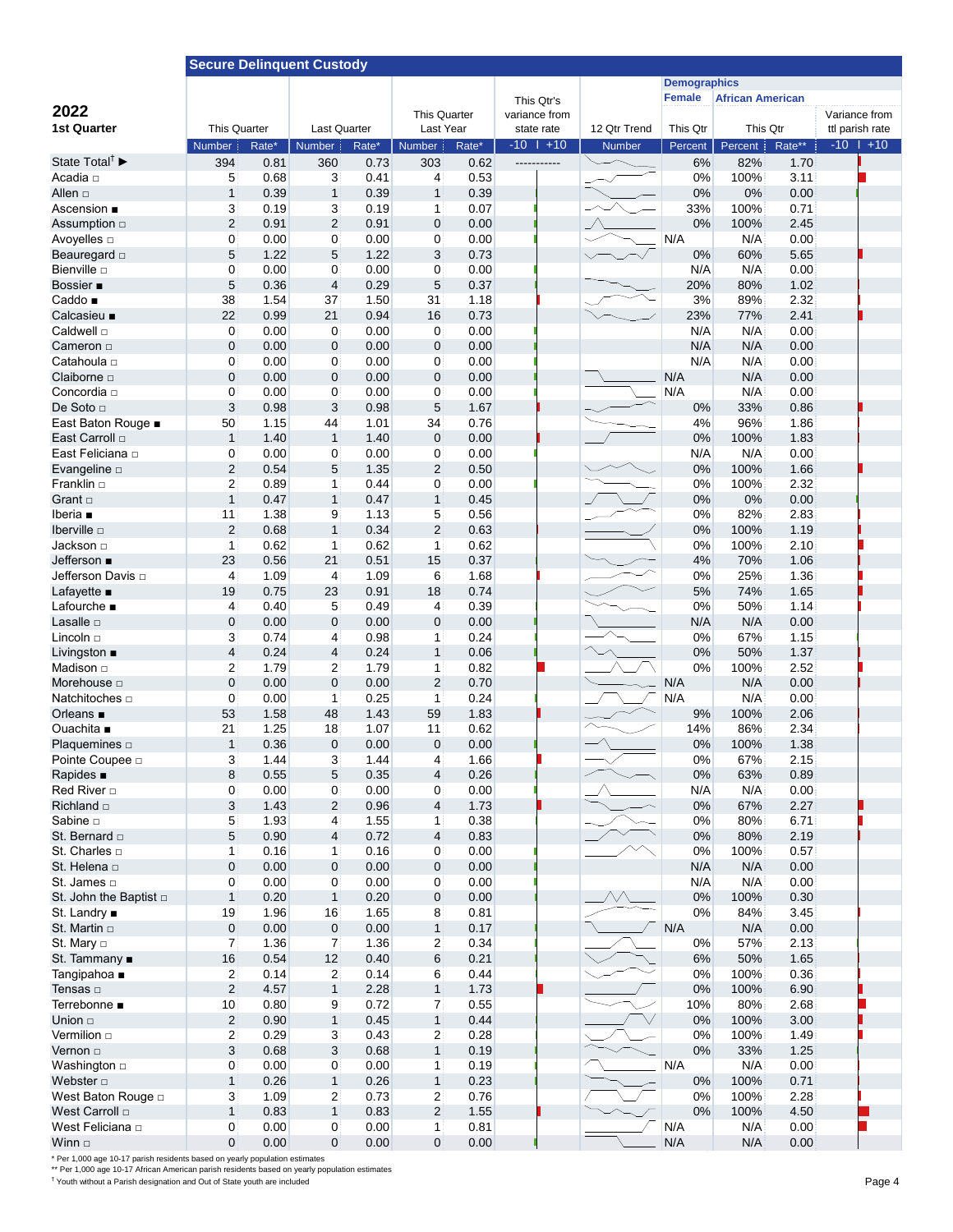|                                        | <b>Non-Secure Delinquent Custody</b> |              |                                |              |                                |              |                             |                               |                     |                         |              |                                  |  |
|----------------------------------------|--------------------------------------|--------------|--------------------------------|--------------|--------------------------------|--------------|-----------------------------|-------------------------------|---------------------|-------------------------|--------------|----------------------------------|--|
|                                        |                                      |              |                                |              |                                |              |                             |                               | <b>Demographics</b> |                         |              |                                  |  |
|                                        |                                      |              |                                |              |                                |              | This Qtr's                  |                               | <b>Female</b>       | <b>African American</b> |              |                                  |  |
| 2022<br><b>1st Quarter</b>             |                                      |              | <b>Last Quarter</b>            |              | This Quarter<br>Last Year      |              | variance from               |                               |                     |                         |              | Variance from                    |  |
|                                        | <b>This Quarter</b><br><b>Number</b> | Rate*        | <b>Number</b>                  | Rate*        | Number                         | Rate*        | state rate<br>$-10$   $+10$ | 12 Qtr Trend<br><b>Number</b> | This Qtr<br>Percent | This Qtr<br>Percent     | Rate**       | ttl parish rate<br>$-10$   $+10$ |  |
| State Total <sup>†</sup>               | 347                                  | 0.72         | 349                            | 0.71         | 342                            | 0.70         | -----------                 |                               | 8%                  | 71%                     | 1.30         |                                  |  |
| Acadia □                               | $\mathbf{1}$                         | 0.14         | $\overline{4}$                 | 0.54         | 5 <sub>5</sub>                 | 0.67         |                             |                               | 0%                  | 0%                      | 0.00         |                                  |  |
| Allen □                                | $\overline{\mathbf{4}}$              | 1.56         | $\sqrt{2}$                     | 0.78         | $\mathbf{1}$                   | 0.39         |                             |                               | 0%                  | 50%                     | 3.94         |                                  |  |
| Ascension ■                            | $\overline{7}$                       | 0.45         | 3                              | 0.19         | 0                              | 0.00         |                             |                               | 14%                 | 57%                     | 0.94         |                                  |  |
| Assumption □                           | $\mathbf{1}$                         | 0.46         | $\mathbf{1}$                   | 0.46         | $\mathbf 0$                    | 0.00         |                             |                               | 100%                | 0%                      | 0.00         |                                  |  |
| Avoyelles <b>D</b>                     | $\mathbf{1}$                         | 0.24         | $\overline{2}$                 | 0.48         | 6                              | 1.37         |                             |                               | 0%                  | 100%                    | 0.70         |                                  |  |
| Beauregard <b>D</b>                    | 5                                    | 1.22         | 5                              | 1.22         | 5                              | 1.21         |                             |                               | 0%                  | 20%                     | 1.88         |                                  |  |
| Bienville <b>D</b>                     | 0                                    | 0.00         | $\mathbf{0}$                   | 0.00         | $\mathbf{0}$                   | 0.00         |                             |                               | N/A                 | N/A                     | 0.00         |                                  |  |
| Bossier <b>=</b>                       | 16                                   | 1.15         | 12                             | 0.86         | 10                             | 0.74         |                             |                               | 25%                 | 69%                     | 2.80         |                                  |  |
| Caddo ■<br>Calcasieu ■                 | 39<br>26                             | 1.58<br>1.17 | 45<br>20                       | 1.82<br>0.90 | 43<br>22                       | 1.64<br>1.01 |                             |                               | 10%<br>0%           | 79%<br>73%              | 2.11<br>2.70 |                                  |  |
| Caldwell □                             | 0                                    | 0.00         | 1                              | 0.96         | 0                              | 0.00         |                             |                               | N/A                 | N/A                     | 0.00         |                                  |  |
| Cameron □                              | $\mathbf{1}$                         | 1.39         | $\overline{2}$                 | 2.77         | $\mathbf 0$                    | 0.00         |                             |                               | 0%                  | 0%                      | 0.00         |                                  |  |
| Catahoula □                            | 0                                    | 0.00         | $\mathbf{0}$                   | 0.00         | $\mathbf{0}$                   | 0.00         |                             |                               | N/A                 | N/A                     | 0.00         |                                  |  |
| Claiborne <b>D</b>                     | $\mathbf 0$                          | 0.00         | 0                              | 0.00         | $\mathbf 0$                    | 0.00         |                             |                               | N/A                 | N/A                     | 0.00         |                                  |  |
| Concordia □                            | 3                                    | 1.45         | 3                              | 1.45         | 3                              | 1.33         |                             |                               | 0%                  | 67%                     | 2.20         |                                  |  |
| De Soto <b>D</b>                       | 9                                    | 2.95         | $\overline{7}$                 | 2.29         | $\mathbf{1}$                   | 0.33         |                             |                               | 11%                 | 67%                     | 5.16         |                                  |  |
| East Baton Rouge .                     | 21                                   | 0.48         | 25                             | 0.57         | 28                             | 0.63         |                             |                               | 5%                  | 95%                     | 0.78         |                                  |  |
| East Carroll D                         | $\overline{4}$                       | 5.59         | 3                              | 4.20         | $\mathbf{1}$                   | 1.28         |                             |                               | 0%                  | 100%                    | 7.31         |                                  |  |
| East Feliciana □                       | 0                                    | 0.00         | 0                              | 0.00         | 0                              | 0.00         |                             |                               | N/A                 | N/A                     | 0.00         |                                  |  |
| Evangeline <b>D</b>                    | $\overline{7}$                       | 1.89         | 6                              | 1.62         | 5                              | 1.26         |                             |                               | 14%                 | 100%                    | 5.80         |                                  |  |
| Franklin o                             | $\mathbf{1}$                         | 0.44         | $\mathbf{1}$                   | 0.44         | $\mathbf{1}$                   | 0.43         |                             |                               | 0%                  | 0%                      | 0.00         |                                  |  |
| Grant $\Box$                           | 3                                    | 1.40         | 3                              | 1.40         | $\overline{2}$                 | 0.91         |                             |                               | 0%                  | 0%                      | 0.00         |                                  |  |
| Iberia <b>■</b>                        | 0                                    | 0.00         | $\mathbf{0}$                   | 0.00         | 3 <sup>1</sup>                 | 0.34         |                             |                               | N/A                 | N/A                     | 0.00         |                                  |  |
| Iberville $\square$                    | $\mathbf{2}$                         | 0.68         | 3                              | 1.02         | 3                              | 0.95         |                             |                               | 0%                  | 50%                     | 0.59         |                                  |  |
|                                        | $\mathbf{1}$<br>12                   | 0.62         | $\mathbf{1}$<br>12             | 0.62<br>0.29 | $\mathbf{1}$<br>21             | 0.62         |                             |                               | 0%                  | 100%                    | 2.10         |                                  |  |
| Jefferson ∎<br>Jefferson Davis □       |                                      | 0.29         |                                | 0.54         | $\mathbf{1}$                   | 0.51<br>0.28 |                             |                               | 8%                  | 42%<br>0%               | 0.33         |                                  |  |
| Lafayette $\blacksquare$               | $\overline{2}$<br>8                  | 0.54<br>0.32 | $\overline{2}$<br>12           | 0.48         | 11                             | 0.45         |                             |                               | 0%<br>0%            | 75%                     | 0.00<br>0.71 |                                  |  |
| Lafourche ■                            | $\overline{4}$                       | 0.40         | 3                              | 0.30         | $\overline{4}$                 | 0.39         |                             |                               | 25%                 | 75%                     | 1.70         |                                  |  |
| Lasalle <b>D</b>                       | $\mathbf{1}$                         | 0.64         | $\pmb{0}$                      | 0.00         | $\pmb{0}$                      | 0.00         |                             |                               | 0%                  | 0%                      | 0.00         |                                  |  |
| Lincoln o                              | 6                                    | 1.47         | $\overline{7}$                 | 1.72         | $\overline{7}$                 | 1.68         |                             |                               | 0%                  | 83%                     | 2.87         |                                  |  |
| Livingston $\blacksquare$              | $\overline{4}$                       | 0.24         | $\overline{4}$                 | 0.24         | 1 <sup>1</sup>                 | 0.06         |                             |                               | 0%                  | 75%                     | 2.05         |                                  |  |
| Madison □                              | $\overline{4}$                       | 3.59         | $\mathbf{1}$                   | 0.90         | $\overline{a}$                 | 1.65         |                             |                               | 0%                  | 75%                     | 3.78         |                                  |  |
| Morehouse <b>D</b>                     | 3                                    | 1.13         | 3                              | 1.13         | $\overline{2}$                 | 0.70         |                             |                               | 0%                  | 100%                    | 1.95         |                                  |  |
| Natchitoches □                         | 0                                    | 0.00         | $\mathbf{0}$                   | 0.00         | 3 <sup>1</sup>                 | 0.72         |                             |                               | N/A                 | N/A                     | 0.00         |                                  |  |
| Orleans $\blacksquare$                 | 11                                   | 0.33         | 12                             | 0.36         | 19                             | 0.59         |                             |                               | 18%                 | 91%                     | 0.39         |                                  |  |
| Ouachita ■                             | 16                                   | 0.95         | 14                             | 0.84         | 8                              | 0.45         |                             |                               | 0%                  | 75%                     | 1.56         |                                  |  |
| Plaquemines □                          | 3                                    | 1.07         | 3                              | 1.07         | $\overline{2}$                 | 0.72         |                             |                               | 0%                  | 0%                      | 0.00         |                                  |  |
| Pointe Coupee D                        | 1 <sup>1</sup>                       | 0.48         | $\overline{c}$                 | 0.96         | $\overline{4}$                 | 1.66         |                             |                               | 0%                  | 100%                    | 1.08         |                                  |  |
| Rapides $\blacksquare$                 | 20                                   | 1.38         | 22                             | 1.52         | 25                             | 1.65         |                             |                               | 10%                 | 65%                     | 2.32         |                                  |  |
| Red River □                            | $\mathbf{0}$                         | 0.00         | $\mathbf{0}$                   | 0.00         | $\mathbf{0}$                   | 0.00         |                             |                               | N/A                 | N/A                     | 0.00         |                                  |  |
| Richland $\Box$                        | $\mathbf{1}$                         | 0.48         | $\overline{\mathbf{c}}$        | 0.96         | $\overline{4}$                 | 1.73         |                             |                               | 0%                  | 100%                    | 1.13         |                                  |  |
| Sabine <b>D</b>                        | $\overline{4}$                       | 1.55         | 3 <sup>1</sup>                 | 1.16         | 3 <sup>1</sup>                 | 1.15         |                             |                               | 0%                  | 75%                     | 5.03         |                                  |  |
| St. Bernard □<br>St. Charles $\square$ | $\overline{2}$<br>$\mathbf{1}$       | 0.36<br>0.16 | $\overline{2}$<br>$\mathbf{1}$ | 0.36<br>0.16 | $\mathbf{3}$<br>3              | 0.62<br>0.48 |                             |                               | 0%<br>100%          | 100%<br>100%            | 1.10<br>0.57 |                                  |  |
| St. Helena D                           | $\mathbf{0}$                         | 0.00         | $\mathbf 0$                    | 0.00         | $\mathbf{0}$                   | 0.00         |                             |                               | N/A                 | N/A                     | 0.00         |                                  |  |
| St. James □                            | $\overline{a}$                       | 0.91         | 2                              | 0.91         | $\mathbf{1}$                   | 0.43         |                             |                               | 0%                  | 100%                    | 1.73         |                                  |  |
| St. John the Baptist □                 | $\mathbf{1}$                         | 0.20         | $\mathbf{1}$                   | 0.20         | $\mathbf{0}$                   | 0.00         |                             |                               | 0%                  | 100%                    | 0.30         |                                  |  |
| St. Landry ■                           | 18                                   | 1.86         | 18                             | 1.86         | 10 <sup>1</sup>                | 1.01         |                             |                               | 0%                  | 83%                     | 3.24         |                                  |  |
| St. Martin $\square$                   | $\mathbf{1}$                         | 0.17         | $\mathbf{1}$                   | 0.17         | $\pmb{0}$                      | 0.00         |                             |                               | 0%                  | 100%                    | 0.47         |                                  |  |
| St. Mary □                             | $\overline{4}$                       | 0.78         | 5                              | 0.97         | 8                              | 1.38         |                             |                               | 50%                 | 75%                     | 1.59         |                                  |  |
| St. Tammany ■                          | 18                                   | 0.60         | 20                             | 0.67         | 16                             | 0.55         |                             |                               | 11%                 | 50%                     | 1.86         |                                  |  |
| Tangipahoa ■                           | 13                                   | 0.93         | 15 <sub>1</sub>                | 1.07         | 10 <sup>°</sup>                | 0.74         |                             |                               | 15%                 | 69%                     | 1.64         |                                  |  |
| Tensas □                               | $\mathbf{1}$                         | 2.28         | 2 <sup>1</sup>                 | 4.57         | $\pmb{0}$                      | 0.00         |                             |                               | 0%                  | 100%                    | 3.45         |                                  |  |
| Terrebonne ■                           | 15                                   | 1.20         | 13                             | 1.04         | 12                             | 0.94         |                             |                               | 0%                  | 80%                     | 4.02         |                                  |  |
| Union $\Box$                           | $\pmb{0}$                            | 0.00         | 0                              | 0.00         | $\overline{\mathbf{c}}$        | 0.87         |                             |                               | N/A                 | N/A                     | 0.00         |                                  |  |
| Vermilion <b>D</b>                     | 3                                    | 0.43         | $\overline{4}$                 | 0.57         | $\mathbf{2}$                   | 0.28         |                             |                               | 0%                  | $0\%$                   | 0.00         |                                  |  |
| Vernon o                               | $\mathbf{1}$                         | 0.23         | 0                              | 0.00         | 3                              | 0.56         |                             |                               | 100%                | 100%                    | 1.25         |                                  |  |
| Washington $\square$                   | $\overline{a}$                       | 0.40         | $\overline{2}$                 | 0.40         | 1 <sup>1</sup>                 | 0.19         |                             |                               | 0%                  | 50%                     | 0.54         |                                  |  |
| Webster $\square$                      | $\mathbf{1}$                         | 0.26         | $\mathbf{0}$                   | 0.00         | $\pmb{0}$                      | 0.00         |                             |                               | 0%                  | 0%                      | 0.00         |                                  |  |
| West Baton Rouge a                     | 3                                    | 1.09         | $\mathbf{1}$                   | 0.36         | $\mathbf{0}$                   | 0.00         |                             |                               | 0%                  | 67%                     | 1.52         |                                  |  |
| West Carroll □                         | $\mathbf{0}$                         | 0.00         | $\mathbf{0}$                   | 0.00         | $\mathbf{0}$                   | 0.00         |                             |                               | N/A                 | N/A                     | 0.00         |                                  |  |
| West Feliciana a                       | $\mathbf{0}$                         | 0.00         | $\mathbf{0}$<br>1 <sup>1</sup> | 0.00<br>0.76 | 1 <sup>1</sup><br>$\mathbf{0}$ | 0.81         |                             |                               | N/A<br>0%           | N/A<br>100%             | 0.00<br>2.43 |                                  |  |
| Winn $\Box$                            | 1                                    | 0.76         |                                |              |                                | 0.00         |                             |                               |                     |                         |              |                                  |  |